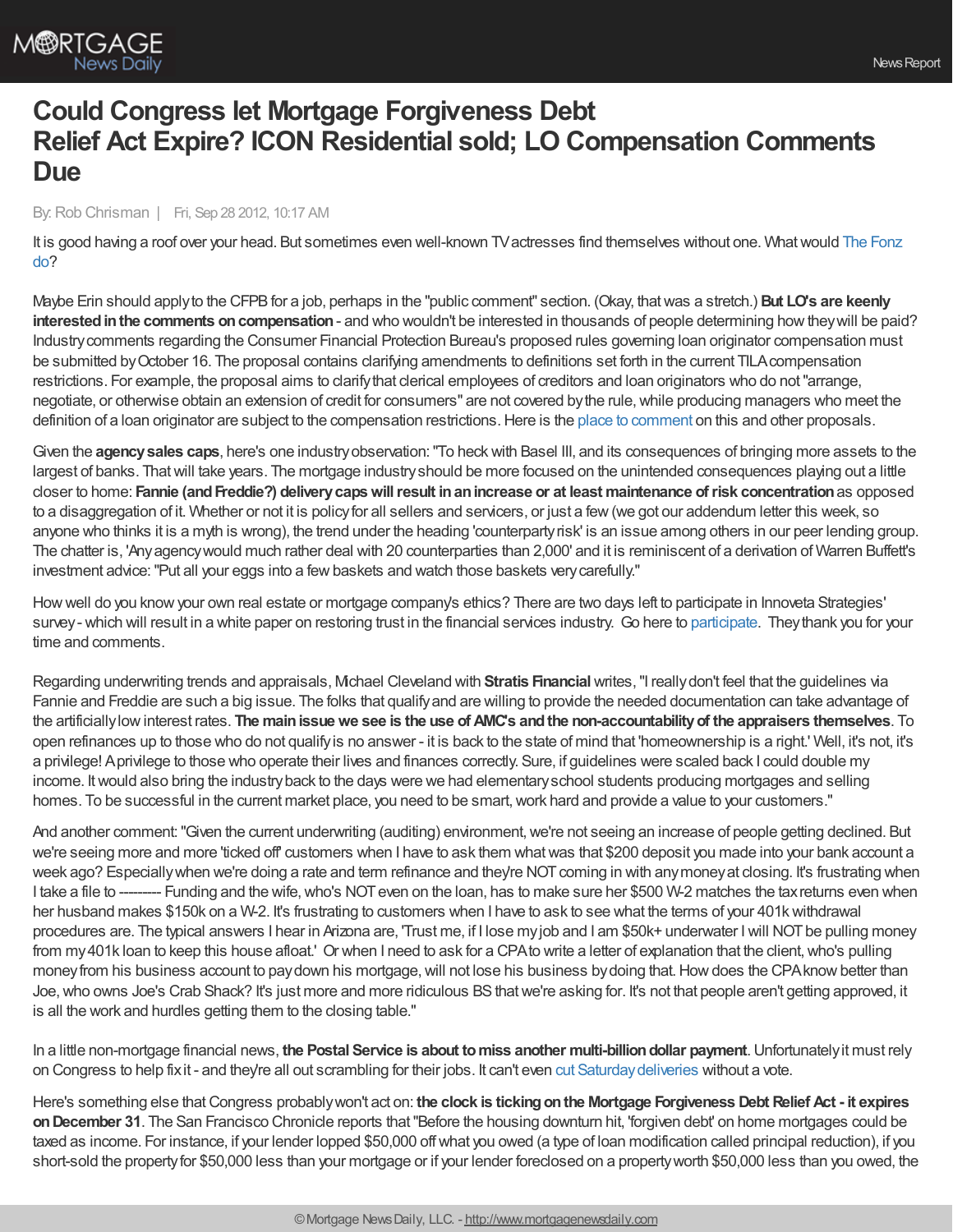\$50,000 would be treated as income, adding up to a potential big bill for state and federal taxes. Butwith millions of struggling

homeowners in such situations, both the Congress and the California Legislature passed bills to exempt forgiven home debt from taxes." Remember that it onlyapplies to the mortgage you originallygot to acquire the home or to a refi used to improve the home - no cash out. I guess that anyone thinking of short-selling their homes have a prettygood reason to act on that thought process sooner rather than later.

**How about some M&A, investor andlender updates?**These are from recentweeks, and will give you a flavor for what is going on out there.

**USBank** has announced a new7-daylock period for all newlocks or float to locks taken on or after September 4, 2012 on closed loan files readyfor purchase or delivery. Loans that haven't yet expired maybe granted an 8-dayextension using the original rate sheet 15-dayprice and expiration date. Loans that have alreadyexpired maybe granted a 15-dayrelockwhere the pricing is the worse of the original rate sheet 15-daylock price or the 15-dayprice on the date of relock.

**Stearns Lending** spread the word to clients that, " As a result of the new FHFA mandated G Fee increase, any lock that may require an extension, maybe subject to an additional 50bps cost (for 30yr, 25yr, and 20yr amortizations) and 25bps cost (for 15yr, and 10yr amortization terms) in addition to the current relock or extension charges. New locks or Relocks taken BEFORE October 1st AND extended on or after November 1stwill be subject to Stearns current rate lock policy, extension policyplus anyadditional charges incurred."

As of September 7th, Stearns Lending has retired its DU Refi Plus High Balance and DU Refi Plus programs, effective for all amortization types. DU Refi Plus will remain available through the Agency Retained DU Refi Plus programs, which are less restrictive than the generic programs. Existing pipeline loans maybe locked under the retired codes until September 21st. If not locked bythis date, theymust be changed to the applicable Agency Retained program.

NewJersey's Grand Bank announced todayit has signed an agreementwith Rushmore Loan Management Services, in which **Rushmore will purchase the business ofGrandBank's ICONResidential Lenders**. Terms of the transaction were not disclosed. We all know California's ICON as a national wholesale mortgage originator and servicer which sources loans through a nationwide network of over 1,400 mortgage brokers. The companyis an approved Fannie Mae seller and servicer andGinnie Mae issuer of mortgage-backed securities, and has a strong FHAand VAniche loan business. The closing of the transaction is subject to regulatoryapprovals as well as other customaryclosing conditions, and is expected to close in the fourth quarter of 2012 or the first quarter of 2013.

**Kinecta** has revised the qualifying rate for 5/1 Jumbo ARMIoans. As of September 5th, the rate is either the fully indexed, fully amortizing rate or the note rate plus 2%, whichever is larger. The qualifying rates for 3/1, 7/1, and 10/1 Jumbo ARMs are not impacted.

West Coast wholesaler **Pinnacle Capital** has added guidance on conforming loans stating that leaseholds on Native American land are not eligible.Guidance on asset documentation requirements and the disaster policyfor FHAloans has been updated as well. The 10-year warrantyrequirements for USDAloans have been changed to indicate that theymust be purchased bya USDA-approved company, and the Jumbo loan limit for VAloans has been increased to \$1.5 million for borrowers with FICOscores over 700. Superfund site guidance for conforming, FHA,USDA, and VAloans has been amended as well.

In the wake of Hurricane Isaac, **M&T Bank** is requiring that all properties located in the Louisiana and Mississippi counties indicated by FEMAbe re-inspected, provided that their appraisals were completed before August 26, 2012. The inspection should include a photo of the exterior, a certification that the propertyis free from damage and in the same or better condition than itwas when itwas first appraised, and commentaryon anyconditions that maynegativelyaffect its marketability.

Following the USDA's announcement that itwould once again be issuing conditional commitments for refinance transactions, **Plaza** has resumed funding, purchasing, and accepting locks for Rural Housing refinances. Purchase transactions remain unaffected.

As part of its efforts to combat fraud, **MSI** has tightened its policyon verbal verification of employment for self-employed borrowers. The borrower's business should be verified at least five calendar days prior to the note date through a letter from the CPAor copyof the current business license in addition separate documentation from yellowpages.com, supersearch.com, or searchbug.com. Sources where business owners are permitted to add their own information will not be accepted.

MSI has updated its LP Relief Refinance policy to state that sellers who select Option Two for their appraisal must enter and resubmit the HVE value to LP as an estimated value, which ensures that the final finding discloses the correct LTV. The LP feedback certificate containing the HVE value should then be included in the loan file. Sellers should note that they no longer have the option of using the HVE value to calculate the LTV/TLTVif an appraisal has alreadybeen obtained; instead, theyare required to use the appraised value, even if it is less favorable.